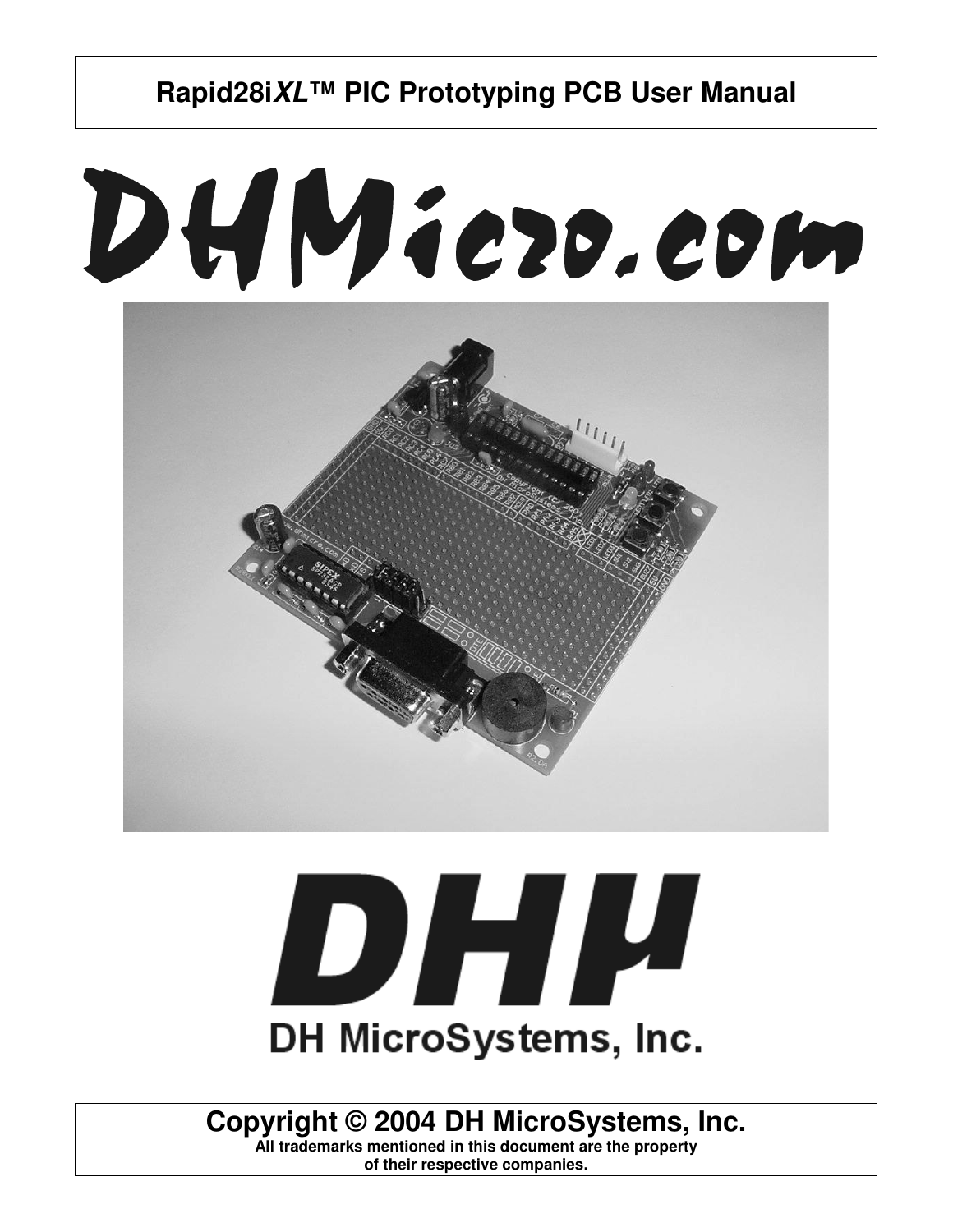## **Description**

This is a PCB designed to facilitate the rapid prototyping of a device based on a 28 pin Microchip PIC microcontroller.

To allow users to focus on their application, we take care of key housekeeping tasks associated with a microcontroller-based device. To this end, our PCB features several power supply options, an 28 pin footprint for the microcontroller, and several oscillator options. This board also supports in-circuit programming with a dedicated ICSP header.

Users can construct their application circuit in our generous a generous prototyping area with space available for several IC's and/or numerous discrete components.

Like our Rapid28i prototyping board, the Rapid28iXL board has common I/O components; it has the same 3 push buttons, 3 LEDs, and a buzzer. It also has a RS232 interface that can be jumper configured for DCE configuration for attachment to a PC, or as DTE for attachment to another prototyping board (no null modem cables required). See last page of this document for detailed serial interface information.

This board is constructed as a 2-layer throughhole board with clearly marked components on its silkscreen layer, and ample space between components so population of the board can be done by anyone with basic soldering skills.

## **Additional Resources**

Numerous sources of information are available for both beginning and advanced users.

Microchip Technology Inc. manufactures the PIC microcontroller line. Their website can be found at **www.microchip.com**. It contains datasheets for all of their microcontrollers, app-notes, and code samples for a variety of applications.

Another excellent on-line resource for Microchip PIC development is the Piclist at **www.piclist.com**. It contains project info, code examples, and links to PIC related sites.

Beginner users might also consider the books published by Square 1 Electronics. They can be found at **www.sq-1.com**.

This list is by no means comprehensive. Many other excellent websites and publications are available and this list is only intended as a starting point for the beginner.

## **Features**

#### **General:**

- Overall board dimensions 3.5" x 3.25".
- PCB is a 2-layer board with solder masks on both sides and a silk screen graphic.
- 31 x 13 pin prototyping area (403 pins total).
- Power and GND bus lines run the length of the prototyping area on both sides
- All 22 microcontroller port pins and ~MCLR pin brought out to a clearly labeled strip along the top of the prototyping area.
- ICSP header.
- 4 corner mounting holes.

#### **Microprocessor:**

- Compatible with all MicroChip PIC 28 pin DIP packaged microprocessors.
- PIC16C62, 63, 642, 66, 72, 73, 745, 76, 773, PIC16F72, 73, 76, 870, 872, 873, 876, PIC18C242, 252, PIC18F242, 252, 248, 258 (and perhaps others).

## **Oscillator Options:**

- Crystal or ceramic resonator (DC-20MHz).
- Ceramic resonator with internal capacitors (DC-20MHz).
- RC oscillator.

#### **Power Supply Options:**

- Footprints provided for either TO-92 or TO-220 voltage regulators.
- Footprint provided for DC power receptacle.
- Power-on LED.

## **User I/O Options:**

- 3 push buttons.
- 3 LEDs.
- Piezo buzzer.
- RS232 interface.

## **Requirements**

In order to assemble and use this board, a user needs to have basic electronic tools and some skill in their usage, and a 28 pin PIC microcontroller and the tools required to write code and program the executable file onto the controller. Additionally, if this board was purchased as a bare PCB, then a number of discrete components are also required to stock it appropriately for use.

**Copyright © 2004 DH MicroSystems, Inc. All trademarks mentioned in this document are the property of their respective companies.**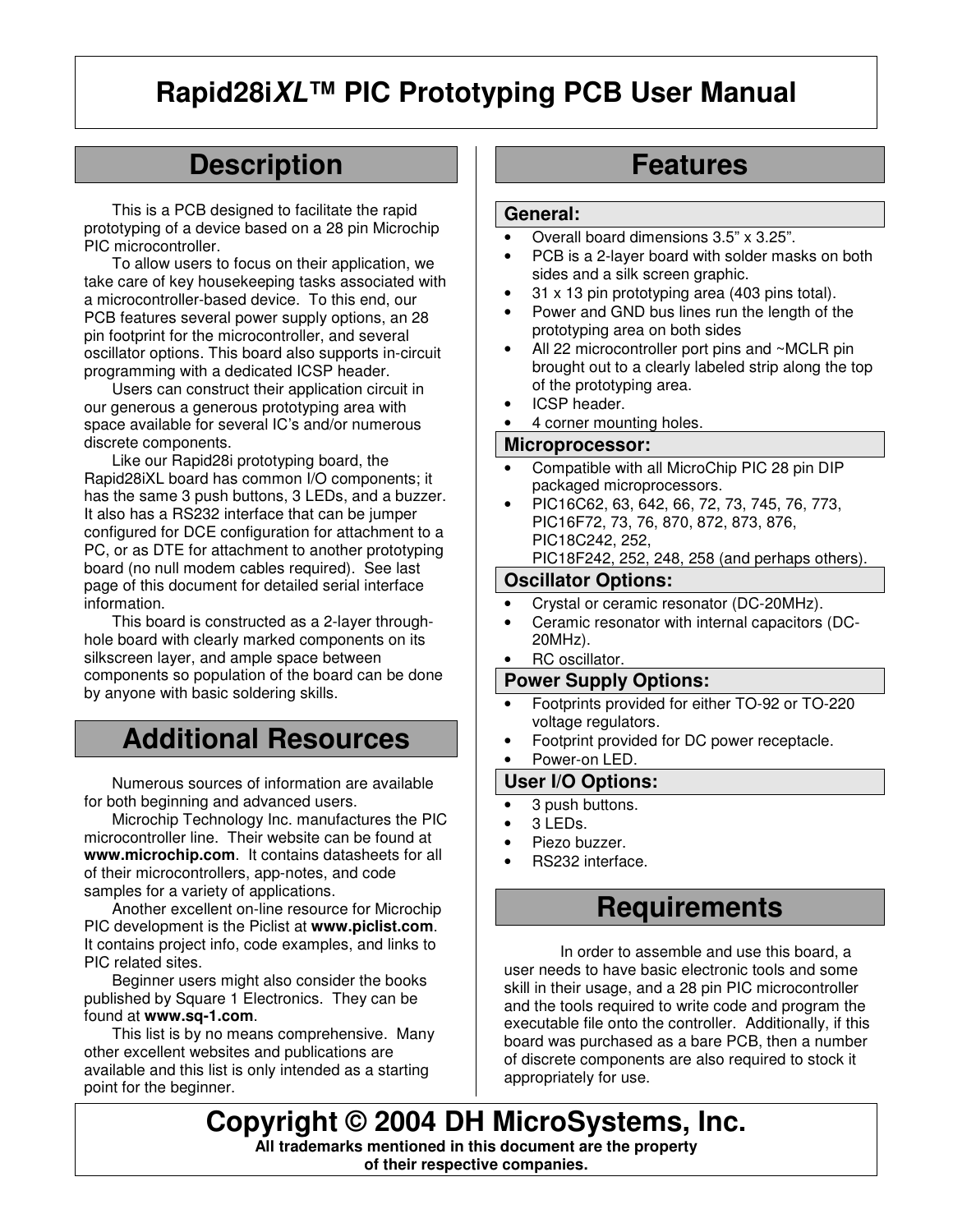

## **Construction**

## **Partlist:**

If you purchased this as a kit, then it included the following components:

- Printed circuit board
- IC1-28 pin socket
- X1-4MHz ceramic resonator
- VREG1-78L05 voltage regulator (TO-92)
- DC power receptacle
- JU2-ICSP header
- JU3-Jumper block with shorting jumper
- C1-47uF electrolytic capacitor
- C2, C4, C5, and C8-0.1uF capacitors
- R1-470 Ohm, 1/8W, resistor
- R3-10k Ohm, 1/8W, resistor
- D1-Green LED
- D2-1N4148 diode

If purchased as a kit including parts to complete the user I/O circuitry then it also included:

- SW1, SW2, & SW2-tactile push-button switches
- LED1, LED2, & LED3-2 red and 1 yellow LEDs
- BUZZ-5V piezo buzzer
- Q1-2N2222 (TO-92) NPN transistor
- R4, R8, R9, & R10-10k Ohm, 1/8W, resistors
- R5, R6 & R7-470 Ohm, 1/8W, resistors

If purchased as a kit including parts to complete the RS232 interface then it also includes:

- IC2-232 driver IC and 16 pin socket
- DB9F connector
- JU1-2x5 pin header & 4 shorting jumpers
- C9 to C13-0.1uF capacitors
- C14-47uF electrolytic capacitor

**Copyright © 2004 DH MicroSystems, Inc.**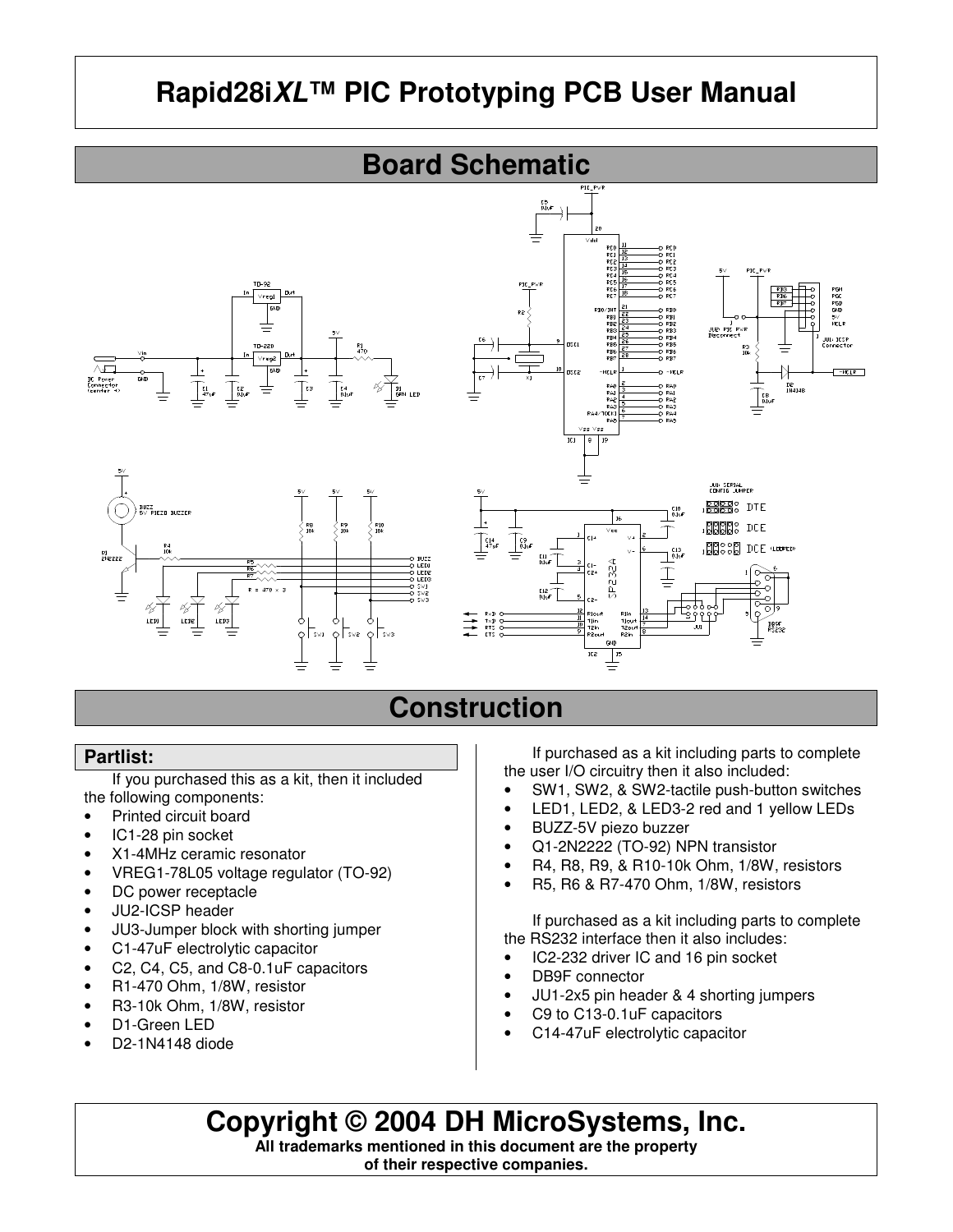# **Construction (Cont.)**

### **Microcontroller Options:**

This board will support any 28 pin DIP packaged Microchip PIC microcontroller. The pin descriptions depicted in the schematic on the previous page and on our PCBs represent only basic port definitions for each pin. Refer to the Microchip datasheet for all the features and alternate pin definitions for the microcontroller that you select for use.

 R3, C8, and D2 are attached to the ~MCLR pin (D2 is added for ICSP compatibility). These components can be omitted and a new reset circuit can be constructed in the prototyping area per instructions found in the Microchip datasheet for your microcontroller.

## **ICSP:**

 Note: refer to Microchip datasheets and appnotes for information on the isolation of ICSP related pins.

 ICSP signals are available on JU2 (refer to the schematic for pin signal assignments).

 JU3 isolates the PIC from the boards power supply; it should be disconnected when the prototyping board is attached to an ICSP programmer. This jumper eliminates the possibility of excessive loading of the ICSP programmer by other board components or by the users application circuitry. Re-jumper JU3 when the ICSP programmer is disconnected and the board is to be powered via the onboard power supply.

 If you are not planning on using an ICSP programmer JU2 can be omitted, JU3 can just be permanently shorted with a bit of component lead, and D2 can be replaced with another bit of component lead.

## **Oscillator Options:**

 Several oscillator options are available with this board: ceramic resonator, crystal oscillator, and RC oscillator (kits ship with a 4MHZ ceramic resonator). Pertinent oscillator parts are R2, C6, C7, and X1. Select these components per instructions found in Microchip datasheets for the microcontroller that you select for use.

## **Power Supply Options:**

 This board will support several different voltage regulators in both TO-92 and TO-220 packages (kits ship with a TO-92 78L05) Note: install only one voltage regulator when assembling your board.

 Keep in mind the current requirements of your circuitry plus the microcontroller when you are selecting an appropriate voltage regulator.

 Depending on the requirements for the regulator you select, C1, C2, C3, and C4 may or may not be required and their values will vary. Refer to the manufacturers datasheet for your regulator you select for recommendations.

 A wall adapter can provide power when the DC power receptacle is installed. A 2.1mm ID, 5MM OD DC power plug with a positive center conductor is required. A bench supply can also be used; in this case omit the power receptacle and solder in red and black wires to the pins labeled **Vin** and **GND** respectively. Voltage should be 7.5-12VDC.

 A power-on LED may be installed by stocking R1 and D1 (a green LED).

### **232 Interface Options:**

 This board offers a jumper-configurable 232 interface to allow the user to connect it to a PC or to another similarly equipped prototyping board. Details regarding configuring this board as DTE or DCE can be found on the next page.

#### **Assembly:**

 Stock parts in their appropriate locations, paying attention to proper component alignment. Solder components to the PCB with a low wattage soldering iron. Lastly, trim off excess leads and clean off flux residue (if required) with an appropriate solvent.

 Construct your own circuitry in the open prototyping area. Microcontroller pins and I/O components are accessed through the labeled strip of pins at the top of the proto area. 5V and GND for your circuit is available on both left and right sides of the proto area in labeled strips.

 Note: parts are *not* provided to fill all PCB component footprints. The user should stock the board appropriately according to the requirements of any particular design.

## **Copyright © 2004 DH MicroSystems, Inc.**